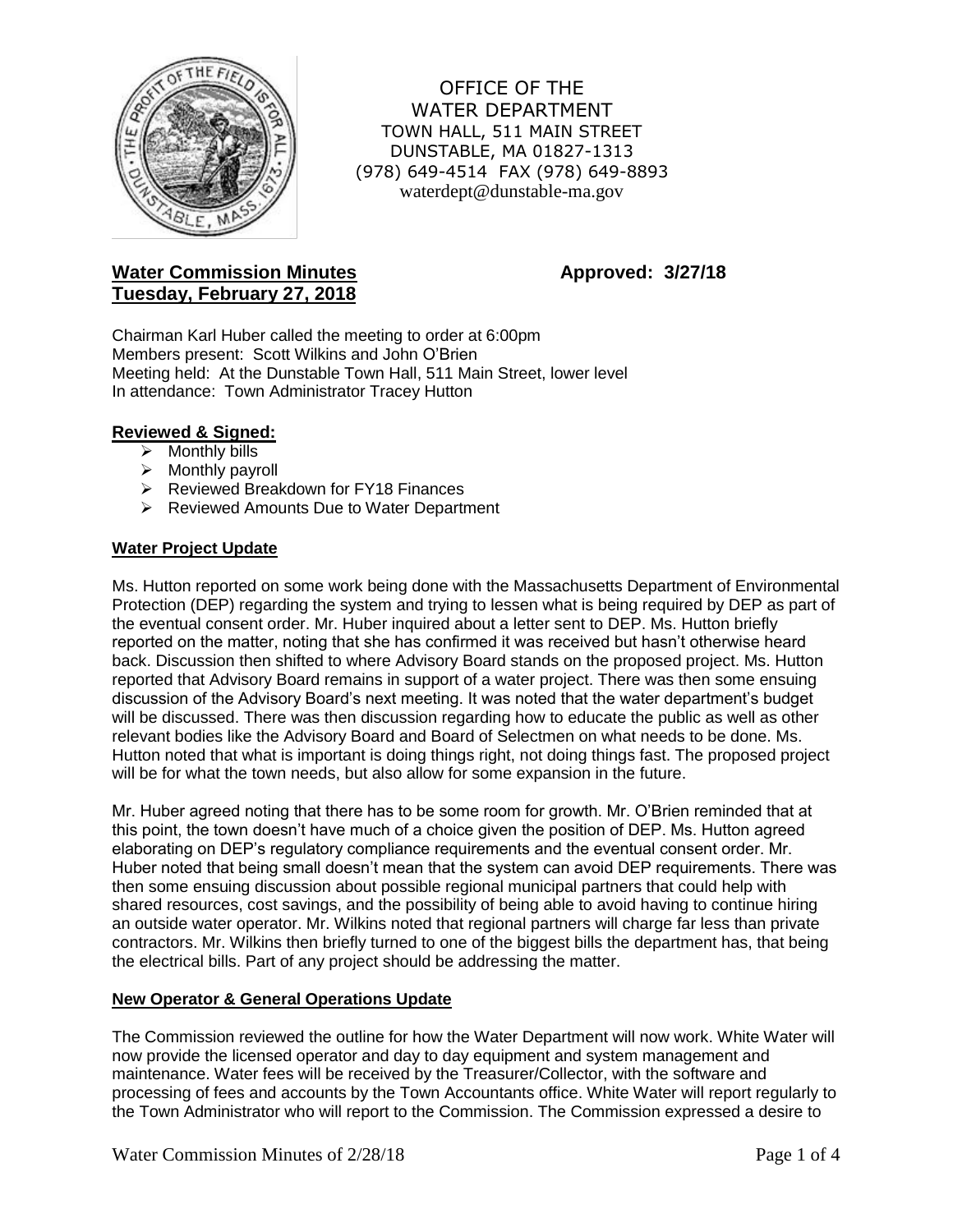see regular reports from White Water. Ms. Hutton responded that White Water's operator is willing to attend meetings on occasion at request of the Commission to report directly.

Mr. Huber noted that the department is going to be rather dependent on White Water for reporting for now. Ms. Hutton then reported that White Water has been operating the system for the town for one month. There was then some follow up discussion about ensuring a clear representation of what condition the equipment and facilities are in. Subsequent discussion revolved around sampling and other testing. Mr. Huber suggested that things are falling into place for the most part. There was then some side discussion regarding the creation of ID's for water department related employees including White Water's operator. This helps citizens know that such persons, when they encounter them, are affiliated with the department.

## **Well No. 1 Rehab Update**

Ms. Hutton updated the Commission on some of the issues and concerns with Well No. 1. This included an explanation of where the system stands and repair work that needs to be done. Mr. Huber noted the third party contractor that did the work has done work for the department in the past. This contractor has been very helpful in the past, including making recommendations to the department about future repairs and needed maintenance. There was then subsequent discussion regarding Well No. 1, as well as the impact on other water facilities. Well No. 1 needs to be regularly exercised and used. There was some concern about not sufficiently using infrastructure. This prompted some subsequent discussion regarding some of the costs of repairs.

The Commission would like to avoid setting any patterns of expensive repairs. There was some discussion regarding what the role of White Water will be in regards to pump stations and Well No. 1. The Commission is determined not to stand idly by on the topic of Well No. 1, but costs have to be controlled. There was some discussion of various ways to control costs while moving forward with any necessary upgrades and repairs. One of the particular issues with Well No. 1 included a variable speed controller that if installed could save costs. There was a brief question from Mr. Wilkins about Well No. 2 and what it turns over and pushes into the system. Mr. Huber noted that Well No. 1 has gradually decreased which is why it has needed to be rehabbed, and that will stabilize the system. Well No. 2 is in a similar range normally, but all the steps need to be gone through to fine tune the system to improve efficiencies.

## **Update Regarding Coliform Sampling Plan**

This matter requires a sampling plan to be implemented. Mr. Huber clarified that the testing should be done at a public place or location that is on the water system. It has been proposed that the testing be done at the Dunstable Animal Clinic which is near the end of the system and should provide a good testing place. The clinic is willing to allow the testing to be done with samples taken on site. Previously testing of this type was done on the private property of one of the nonbusiness users of the water system, but with the retirement of Mr. Hardman and hiring of White Water as the operator it seems prudent to change the site.

## **Water Department Bills, Payroll, Breakdown for FY18 Finances, & Amounts Due**

Ms. Hutton went over the bills with the Commission. These included the purchase of PH balancing solution, some legal bills with Town Counsel, the department's electric bills, and other miscellaneous bills. The Commission also reviewed and signed off on payroll and considered the state of FY18 finances. Mr. Huber then inquired about an update on what is owed for billing. Ms. Hutton responded that she was not updated by Ms. Mann on that yet, but can report back to the Commissions on the topic at the next meeting.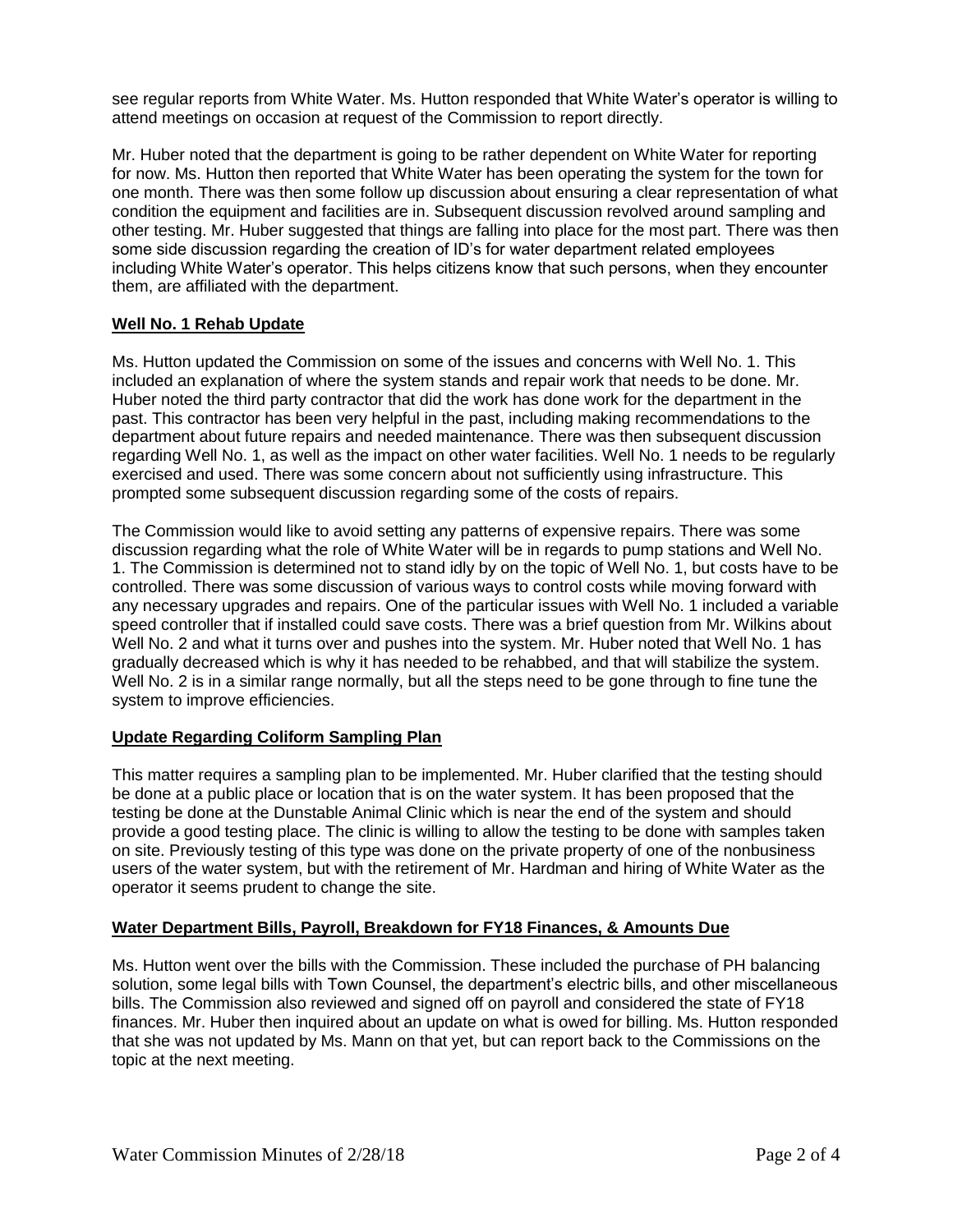## **Minutes**

The Commission considered its minutes from January 23<sup>rd</sup>, 2018. Seeing no necessary changes or modifications, the Commission proceeded with adopting them.

A motion was made by Mr. Wilkins to adopt the minutes of January  $23<sup>rd</sup>$ , 2018. The motion was seconded by Mr. O'Brien and passed without objection.

## *Additional Topics Discussed Not Noted on the Agenda*

#### **Update on Surveying**

Ms. Hutton updated on the field work and surveying for the Simmons Parcel where the department hopes to build a water tower as part of any construction on the site for a public safety building. Final plans for that site and elsewhere should be due soon. There was discussion as to how this relates to the larger water project and the consent order with DEP.

#### **GDRSD & Swallow-Union**

Mr. Wilkins inquired GDRSD's plans regarding a proposed renovation of Florence Roach that might end up requiring the closure of Swallow-Union. Alternatives might include building an entirely new elementary school near the high school. Mr. Wilkins noted that this would have an impact on the water system as Swallow-Union is a big user on the system. Ms. Hutton agreed and stated that there are some complications for the town, one of which is the costs of participating in the feasibility study for the Florence Roach project. Mr. Wilkins noted some of the issues with water for the high school. Mr. O'Brien outlined some of the logistical issues with that area and why there are water problems at that location.

#### **Public Safety Building**

Mr. Huber inquired about the proposed public safety building and the impact it would have on the water system apart from any water related projects that building on the parcel in question might mean. Ms. Hutton reported on where things stand in regards to the proposal, and the design fees that the town is looking at. The design fees are set to be put on the warrant, and eventually rolled into the future construction loan. The survey for the property will be done by that point. The design will not be an inconsequential cost.

#### **Mixed Use District**

Mr. Huber inquired about where things stand for the MUD. Ms. Hutton explained that until the water system upgrade is done, nothing can be built on the MUD at this point. Affordable Housing is ready to proceed with consideration of a project on the property but it is not feasible until the project is complete.

#### **Water Rate Study**

Water Commission Minutes of 2/28/18 Page 3 of 4 Ms. Hutton reported on a study of rates she has done using similarly situated water systems. She needs a few updates to the figures since some of the information is dated from 2014. There are variables to consider such as annual and quarterly costs. Carver is expensive, Eastham is cheap, and Dunstable appears to be dead center between them. She is seeking more information on Westport's rate. Mr. Huber noted that some questions to consider are various costs, like meter installation, sampling and testing, meter reading, and the like. All of these services have an impact on what is justifiable. Mr. O'Brien noted that knowing that the town is about in the middle will help making the argument on rates. Obviously it will be easier to sell if the town remains relatively middle ground. Ms. Hutton agreed suggesting that there is room for increases while still remaining in the middle. Mr. Huber noted that the overall goal is to cover the costs of operating the system.